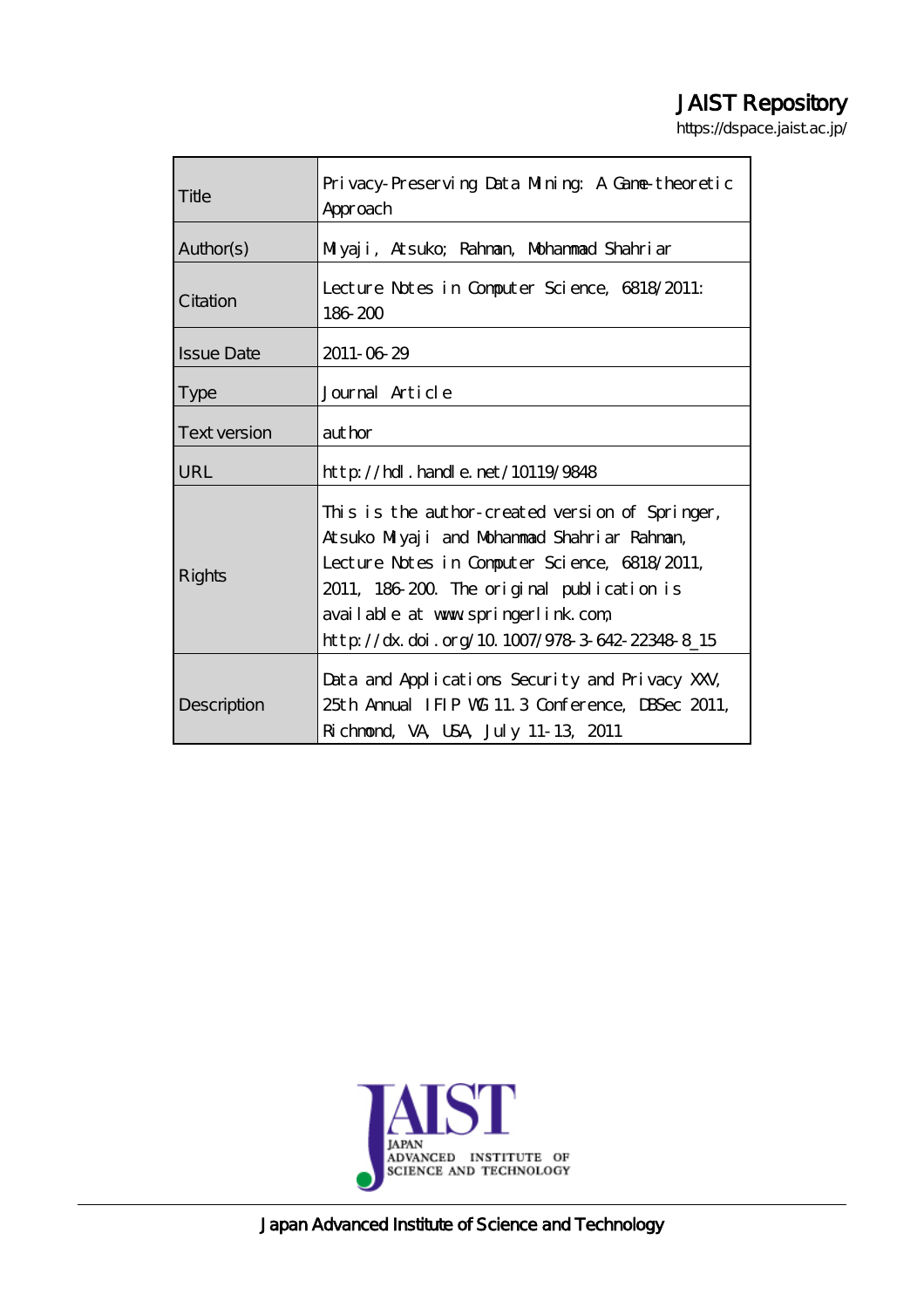## Privacy-preserving Data Mining: A Game-theoretic Approach

Atsuko Miyaji and Mohammad Shahriar Rahman

School of Information Science, Japan Advanced Institute of Science and Technology 1-1 Asahidai, Nomi, Ishikawa, Japan 923-1292, {miyaji,mohammad}@jaist.ac.jp

Abstract. Privacy-preserving data mining has been an active research area in recent years due to privacy concerns in many distributed data mining settings. Protocols for privacy-preserving data mining have considered semi-honest, malicious, and covert adversarial models in cryptographic settings, whereby an adversary is assumed to follow, arbitrarily deviate from the protocol, or behaving somewhere in between these two, respectively. While in one hand semi-honest model provides weak security requiring small amount of computation, malicious and covert models, on the other hand, provide strong security requiring expensive computations like homomorphic encryptions. However, game theory allows us to design protocols where parties are neither honest nor malicious but are instead viewed as rational and are assumed (only) to act in their own self-interest. In this paper, we build efficient and secure set-intersection protocol in game-theoretic setting using cryptographic primitives. Our construction avoids the use of expensive tools like homomorphic encryption and oblivious transfer. We also show that our protocol satisfies computational versions of strict Nash equilibrium and stability with respect to trembles.

KeyWords: Privacy-preserving data mining, Set-intersection, Game theory, Computational strict Nash equilibrium, Stability with respect to trembles.

## 1 Introduction

A key utility of large databases today is scientific or economic research. Despite the potential gain, this is often not possible due to the confidentiality issues which arise, leading to concerns over privacy infringement while performing the data mining operations. The need for privacy is sometimes due to law (e.g., for medical databases) or can be motivated by business interests. To address the privacy problem, several privacy-preserving data mining protocols using cryptographic techniques have been suggested. Depending on the adversarial behavior assumptions, those protocols use different models. Classically, two main categories of adversaries have been considered:

Semi-honest adversaries: Following Goldreich's definition [11], protocols secure in the presence of semi-honest adversaries (or honest-but-curious) assume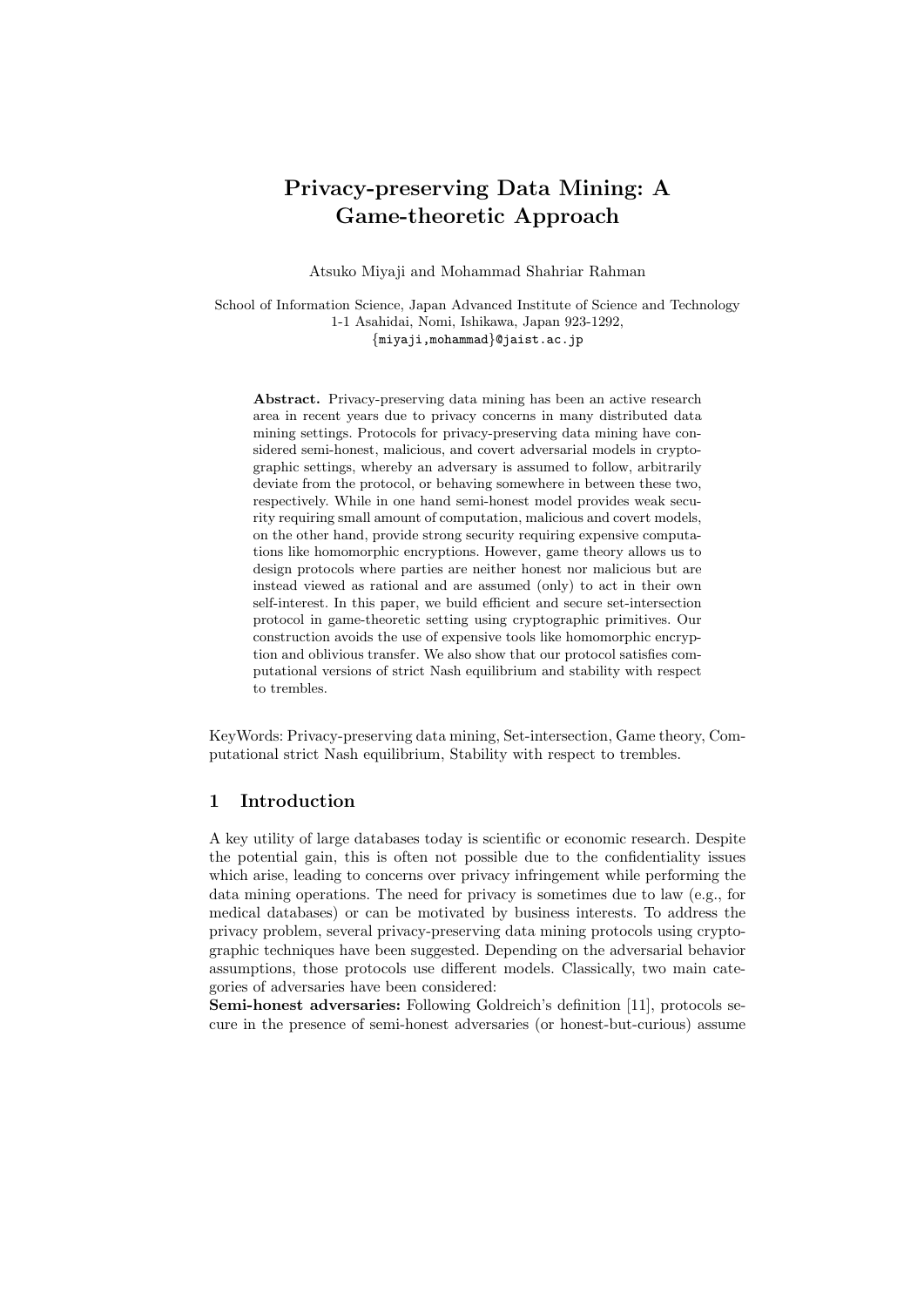that parties faithfully follow all protocol specifications and do not misrepresent any information related to their inputs, e.g., set size and content. However, during or after protocol execution, any party might (passively) attempt to infer additional information about the other party's input. This model is formalized by requiring that each party does not learn more information that it would in an ideal implementation relying on a trusted third party (TTP).

Malicious adversaries: Security in the presence of malicious parties allows arbitrary deviations from the protocol. In general, however, it does not prevent parties from refusing to participate in the protocol, modifying their private input sets, or prematurely aborting the protocol. Security in the malicious model is achieved if the adversary (interacting in the real protocol, without the TTP) can learn no more information than it could in the ideal scenario.

A new type of adversarial model, named covert adversary, has been proposed recently by Aumann et al. [3].

Covert Adversaries: These adversaries are somewhere in between the semihonest and malicious models. In many real-world settings, parties are willing to actively cheat (not semi-honest), but only if they are not caught (not arbitrarily malicious). Covert adversarial behavior accurately models many real-world situations. It explicitly models the probability of catching adversarial behavior; a probability that can be tuned to the specific circumstances of the problem. In particular, it is not assumed that adversaries are only willing to risk being caught with negligible probability, but rather allow for much higher probabilities.

In the above models, a secure protocol emulates (in its real execution) the ideal execution that includes a TTP. This notion is formulated by requiring the existence of adversaries in the ideal execution model that can simulate adversarial behavior in the real execution model. In other words, the implicit assumption in the original formulation of the problem is that each party is either honest or corrupt, and honest parties are all willing to cooperate when reconstruction of the secret is desired. However, the assumption of semi-honest behavior may be unrealistic in some settings. In such cases, participating parties may prefer to use a protocol that is secure against malicious behavior. It is clear that the protocols secure in the malicious model offer more security. Regarding malicious adversaries, it has been shown that, under suitable cryptographic assumptions, any multi-party probabilistic polynomial time functionality (PPT) can be securely computed for any number of malicious corrupted parties. However, these are not efficient enough to be used in practice. Most of these constructions use general zero-knowledge proofs for fully malicious multi-party computation (MPC) protocols. These zero-knowledge compilers lead to rather inefficient constructions [31]. In typical cryptographic MPC protocols, parties are allowed to abort when they can find some malicious behavior from other parties. This means that the parties have to start the protocol from the scratch which is undesirable for operations on huge data sets.

Since the work of Halpern and Teague [14], protocols for some cryptographic tasks (e.g., secret sharing, multi-party computation) have begun to be re-evaluated in a game-theoretic light (see [7, 20] for an overview of work in this direction).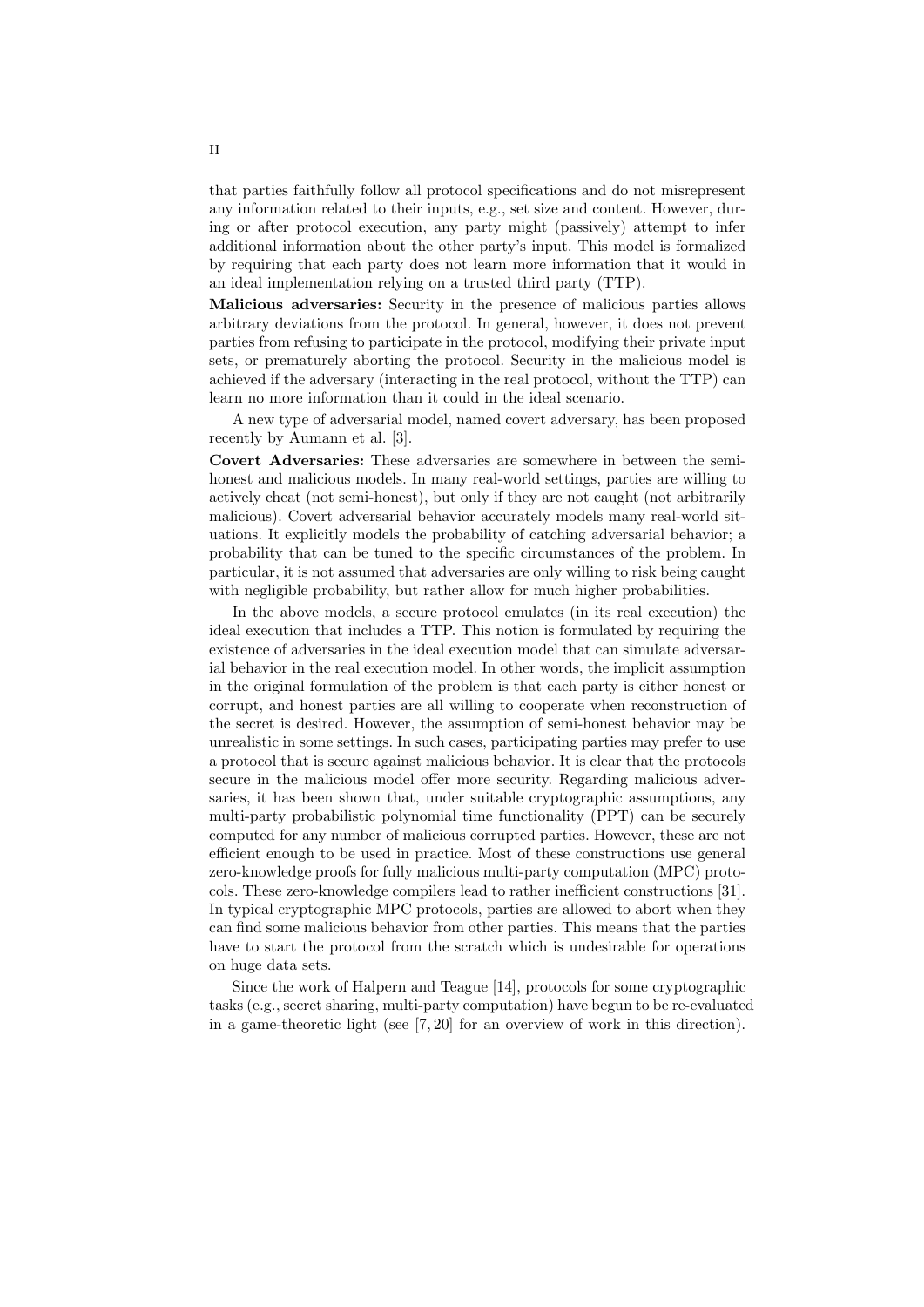In this setting, parties are neither honest nor corrupt but are instead viewed as rational and are assumed (only) to act in their own self-interest. This feature is particularly interesting for data mining operations where huge collection of data is used, since parties will not deviate (i.e., abort) as there is no incentive to do so. In many real-world settings, parties are willing to actively deviate/cheat, but only if they are not caught. This is the case in many business, financial, political and diplomatic settings, where honest behavior cannot be assumed, but where the companies, institutions and individuals involved cannot afford the embarrassment, loss of reputation, and negative press associated with being caught cheating, hence having smaller incentive.

In data mining area, private set-intersection and set-union protocols allow two parties interact on their respective input sets. These protocols address several realistic privacy issues. Typical application examples include:

1. Business Interest: Companies may want to decide whether to make a business alliance by the percentage of customers shared among them, without publishing their customer databases including the shared customers among them. This can be treated as an intersection cardinality problem. As another example, to determine which customers appear on a do-not-receive-advertisements list, a store must perform a set-intersection operation between its private customer list and the producers list.

2. Aviation Security: The Department of Homeland Security (DHS) of the U.S. needs to check whether any passenger on each flight from/to the United States must be denied boarding, based on some passenger watch list. For this purpose, airlines submit their entire list of passengers to DHS, together with other sensitive information, such as credit card numbers. This poses liability issues with regard to innocent passengers' data and concerns about potential data losses. In practice, information only related to the passengers on the list should obtained by DHS without disclosing any information to the airlines.

3. Healthcare: Insurance companies often need to obtain information about their insured patients from other parties, such as other insurance carriers or hospitals. The insurance carriers cannot disclose the identity of inquired patients, whereas, the hospitals cannot provide any information on other patients.

#### 1.1 Related Work

Cryptographic techniques have been used to design many different distributed privacy-preserving data mining algorithms. In general, there are two types of assumptions on data distribution: vertical and horizontal partitioning. In the case of horizontally partitioned data, different sites collect the same set of information about different entities. For example, different credit card companies may collect credit card transactions of different individuals. Secure distributed protocols have been developed for horizontally partitioned data for mining decision trees [25], k-means clustering [24], k-nn classifiers [18]. In the case of vertically partitioned data, it is assumed that different sites collect information about the same set of entities but they collect different feature sets. For example, both a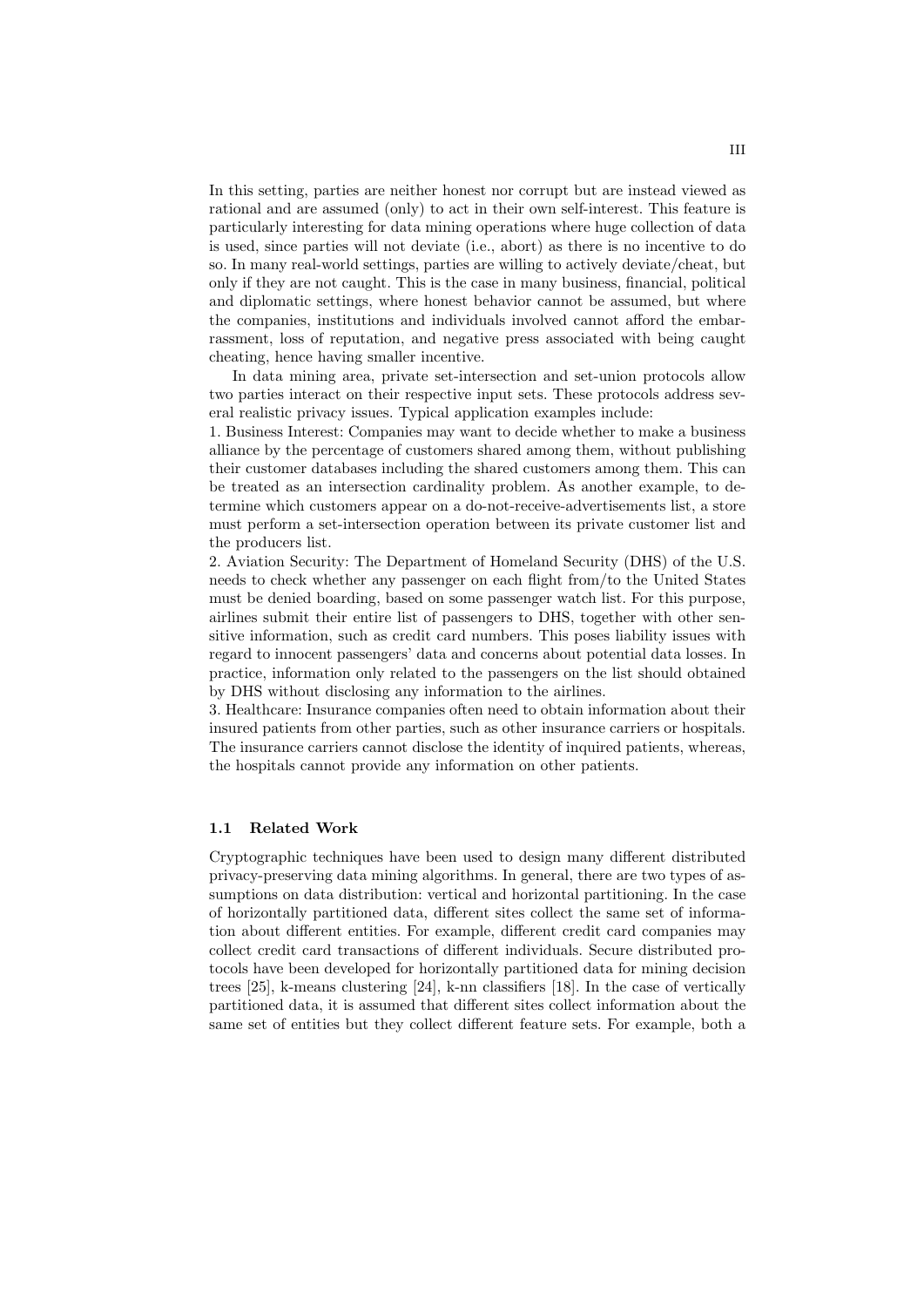university and a hospital may collect information about a student. Again, secure protocols for the vertically partitioned case have been developed for mining association rules [35], and k-means clusters [16, 34]. All of those previous protocols claimed to be secure only in the semi-honest model. In [9, 19], authors present two-party secure protocols in the malicious model for data mining. They follow the generic malicious model definitions from the cryptographic literature, and also focus on the security issues in the malicious model, and provide the malicious versions of the subprotocols commonly used in previous privacy-preserving data mining algorithms. Assuming that at least one party behaves in semi-honest model, they use threshold homomorphic encryption for malicious adversaries presented by Cramer et al. [5]. Recently, Miyaji et al. presented a new adversarial model named covert adversaries [31] for performing data mining algorithms. They show that protocols under covert adversarial model behave in between semi-honest and malicious models. Oblivious transfer (OT) and homomorphic encryption have been used as the building blocks in [31]. Since homomorphic encryption is considered too expensive [27] and oblivious transfer is often the most expensive part of cryptographic protocols [26], the protocols proposed in malicious and covert adversarial models are not very practical for operations on large data items. Game theory and data mining, in general, have been combined in [17, 32] for constructing various data mining algorithms. Rational adversaries have also been considered in privacy-preserving set operations [36, 2]. These protocols consider Nash equilibrium to analyze the rational behavior of the participating entities. As discussed by Kol and Naor in [23], using Nash equilibrium is not suitable in many cases, since many bad strategies are not ruled out by it. Instead, they suggest the stronger notion of strict Nash equilibrium in the informationtheoretic setting, in which every player's strategy is a strict best response. Due to the restrictive nature of this notion, it is regarded as a sufficient condition and not as a necessary one. As in all of cryptography, computational relaxations are meaningful and should be considered; doing so allows us to get around the limitations of the information-theoretic setting. So, analyzing set operations from the viewpoint of computational strict Nash equilibrium is interesting, since it gives a more realistic results. There have been several works on game theory based MPC/secret sharing schemes [1, 14, 22, 29, 10, 33, 15]. But [14, 33] require the continual involvement of the dealer even after the initial shares have been distributed or assume that sufficiently many parties behave honestly during the computation phase. Some schemes [1, 22, 29] rely on multiple invocations of protocols. Other work [15] relies on physical assumptions such as secure envelopes and ballot boxes. [10] proposed efficient protocols for rational secret sharing. But secret sharing schemes cannot be directly used for our purpose since they require the existence of TTP and their set up is different.

#### 1.2 Our Contribution

In this work, we build two-party secure set-intersection protocol in game-theoretic setting using cryptographic primitives. It is assumed that parties are neither honest nor corrupt but are instead rational and are assumed to act only in their own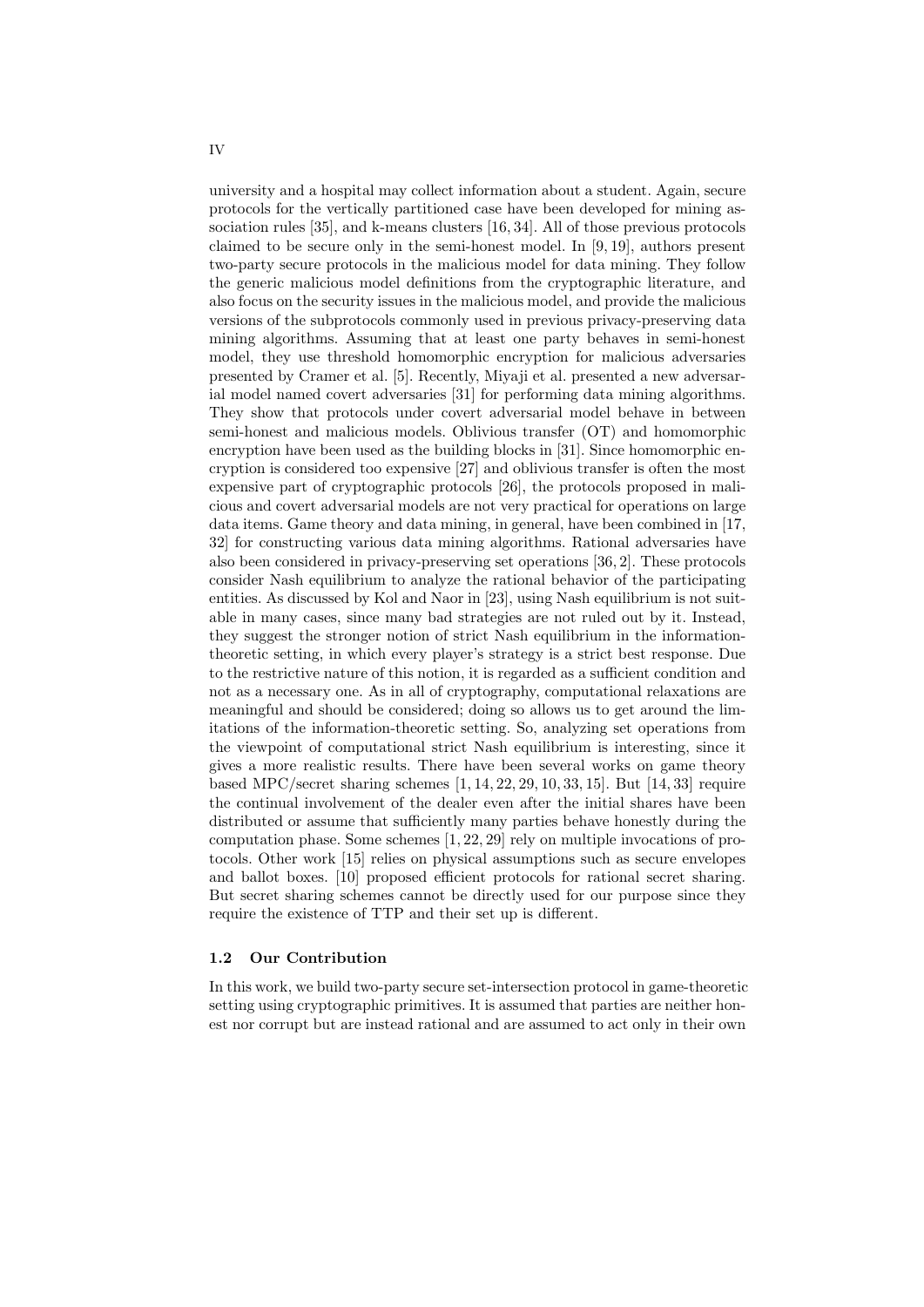self-interest. Our construction avoids the use of expensive tools like homomorphic encryption and oblivious transfer. We have used verifiable random functions as the underlying cryptographic primitive which is simple and efficient. It is also possible to use our protocol for computing set-union operations. We also show that our protocol satisfies computational versions of strict Nash equilibrium and stability with respect to trembles, defined by Fuchsbauer et al. [10].

Organization of the paper: The remainder of the paper is organized as follows: Section 2 presents the background and preliminaries. Section 3 describes the protocol model. Section 4 includes protocol construction. In Section 5, we analyze the protocol formally. We give some concluding remarks in Section 6.

#### 2 Background and Preliminary

#### 2.1 Cryptographic Considerations in Game Theory

Achieving a secure protocol is the objective in the cryptographic setting. Eliminating the trusted party is one of the main tasks while maintaining the privacy. On the other hand, in game theory, some particular equilibrium is defined to achieve stability. The existence of the trusted party/mediator is a parameter setting resulting in a more desirable, but harder to implement equilibrium concept for rational behaviors. Thus, privacy is a goal in the cryptographic setting while in the game theory setting it is a means to an end.

Games are treated in a modified way with a differently defined equilibrium notions in a cryptographic setting with. Katz, in [20], gives some examples of how this might be done for the specific case of parties running a protocol in the cryptographic setting. A security parameter  $n$  is introduced which is provided to all parties at the beginning of the game. The action of a player  $P_i$  now corresponds to running an interactive Turing Machine (TM)  $T_i$ . The  $T_i$  takes the current state and messages received from the other party as the input, and outputs message of player  $P_i$  along with updated state. The message  $m_i$  is sent to the other party. In a computational sense, it is required that  $T_j$  runs in PPT meaning that the function is computed in time polynomial in n.  $T_j$  is thus allowed to run for an unbounded number of rounds and, it can be added that the expected number of rounds is also polynomial for which  $T_j$  runs. The security parameter  $n$  is given as input to the utility functions. Utility functions map transcripts of a protocol execution to the reals that can be computed in time polynomial in n. Let  $\Delta$  be a computational game in which the actions of each player correspond to the PPT TMs. Also, the utilities of each player are computed in time polynomial in n. Thus, mixed strategies are no longer needed to be considered, since a polynomial time mixed strategy corresponds to a pure strategy (since pure strategies correspond to randomized TMs) [20]. The parties are not assumed to be curious in negligible changes in their utilities, and this is an important difference between the cryptographic setting and the setting that has been considered here.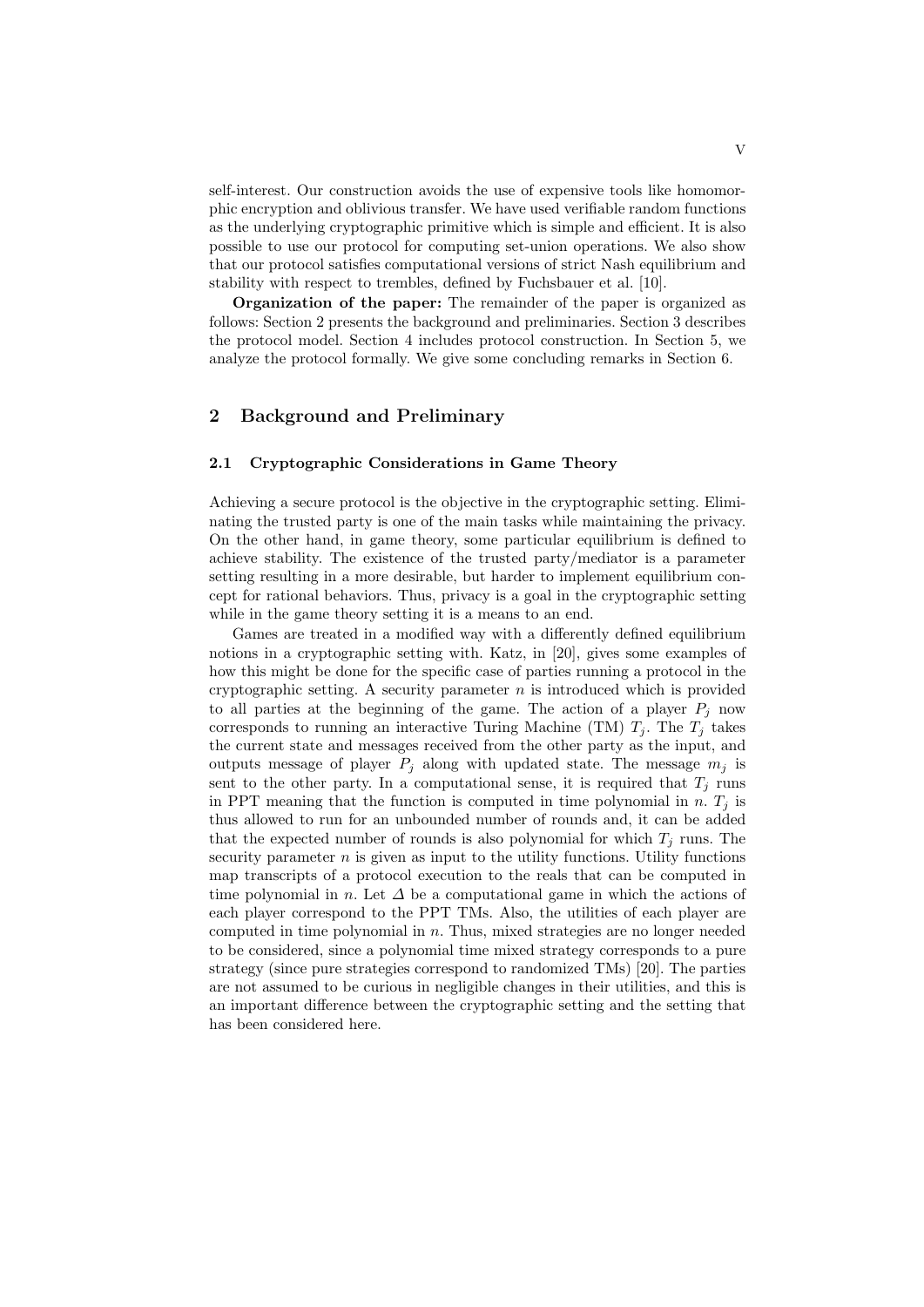#### 2.2 Definitions

In this section, we will state the definitions of computational strict Nash equilibrium and computational strict Nash equilibrium w.r.t. trembles introduced in [10]. A protocol is in Nash equilibrium if no deviations are advantageous; it is in strict Nash equilibrium if all deviations are disadvantageous. In other words, there is no incentive to deviate in the case of a Nash equilibrium whereas there is an incentive not to deviate for a strict Nash equilibrium. Another advantage of strict Nash is that protocols satisfying this notion inhibit subliminal communication. A party who tries to use protocol messages as a covert channel has the risks to lose utility if there is any reasonable probability that the other player is following the protocol, since any detectable deviation by a party from the protocol results in lower utility while the other party follows the protocol. The computational version of strict Nash equilibrium is intuitively close to strict Nash considering the computational limitations. Moreover, our protocol satisfies a strong condition that each party can send a unique legal message that at every point in the protocol. Our protocol thus rules out subliminal communication in a strong sense. We denote the security parameter by n. A function  $\epsilon$  is negligible if for all  $c > 0$  there is a  $n_c > 0$  such that  $\epsilon(n) < 1/n^c$  for all  $n > n_c$ ; let neglet denote a generic negligible function. We say  $\epsilon$  is noticeable if there exist c,  $n_c$ such that  $\epsilon(n) > 1/n^c$  for all  $n > n_c$ .

We consider the strategies in our work as the PPT interactive Turing machines. Given a vector of strategies  $\sigma$  for two parties in the computation phase, let  $u_i(\boldsymbol{\sigma})$  denote the expected utility of  $P_i$ , where the expected utility is a function of the security parameter  $n$ . This expectation is taken over the randomness of the players' strategies. Following the standard game-theoretic notation,  $(\sigma'_j, \sigma_{-j})$ denotes the strategy vector  $\sigma$  with  $P_j$ 's strategy changed to  $\sigma'_j$ .

Definition 1.  $\Pi$  induces a computational Nash equilibrium if for any PPT strategy  $\sigma'_1$  of  $P_1$  we have  $u_1(\sigma'_1, \sigma_2) \le u_1(\sigma_1, \sigma_2) + negl(n)$ , and similarly for  $P_2$ .

The computational notion of stability with respect to trembles models players' uncertainty about other parties' behavior, and guarantees that even if a party  $P_i$  believes that other parties might play some arbitrary strategy with small probability  $\delta$  (but follow the protocol with probability  $1 - \delta$ ), there is still no better strategy for  $P_i$  than to follow the protocol. The following definition is stated for the case of a deviating  $P_1$  (definition for a deviating  $P_2$  is analogous). Let  $P_1$  and  $P_2$  interact, following  $\sigma_1$  and  $\sigma_2$ , respectively. Let mes denote the messages sent by  $P_1$ , but not including any messages sent by  $P_1$  after it writes to its (write-once) output tape. Then  $view_2^{\Pi}$  includes the information given by the trusted party to  $P_2$ , the random coins of  $P_2$ , and the (partial) transcript mes. We fix a strategy  $\gamma_1$  and an algorithm A. Now, let  $P_1$  and  $P_2$  interact, following  $\gamma_1$  and  $\sigma_2$ , respectively. Given the entire view of  $P_1$ , algorithm A outputs an arbitrary part *mes'* of *mes*. Then  $view_2^{A,\gamma_1}$  includes the information given by the trusted party to  $P_2$ , the random coins of  $P_2$ , and the (partial) transcript  $mes'$ .

VI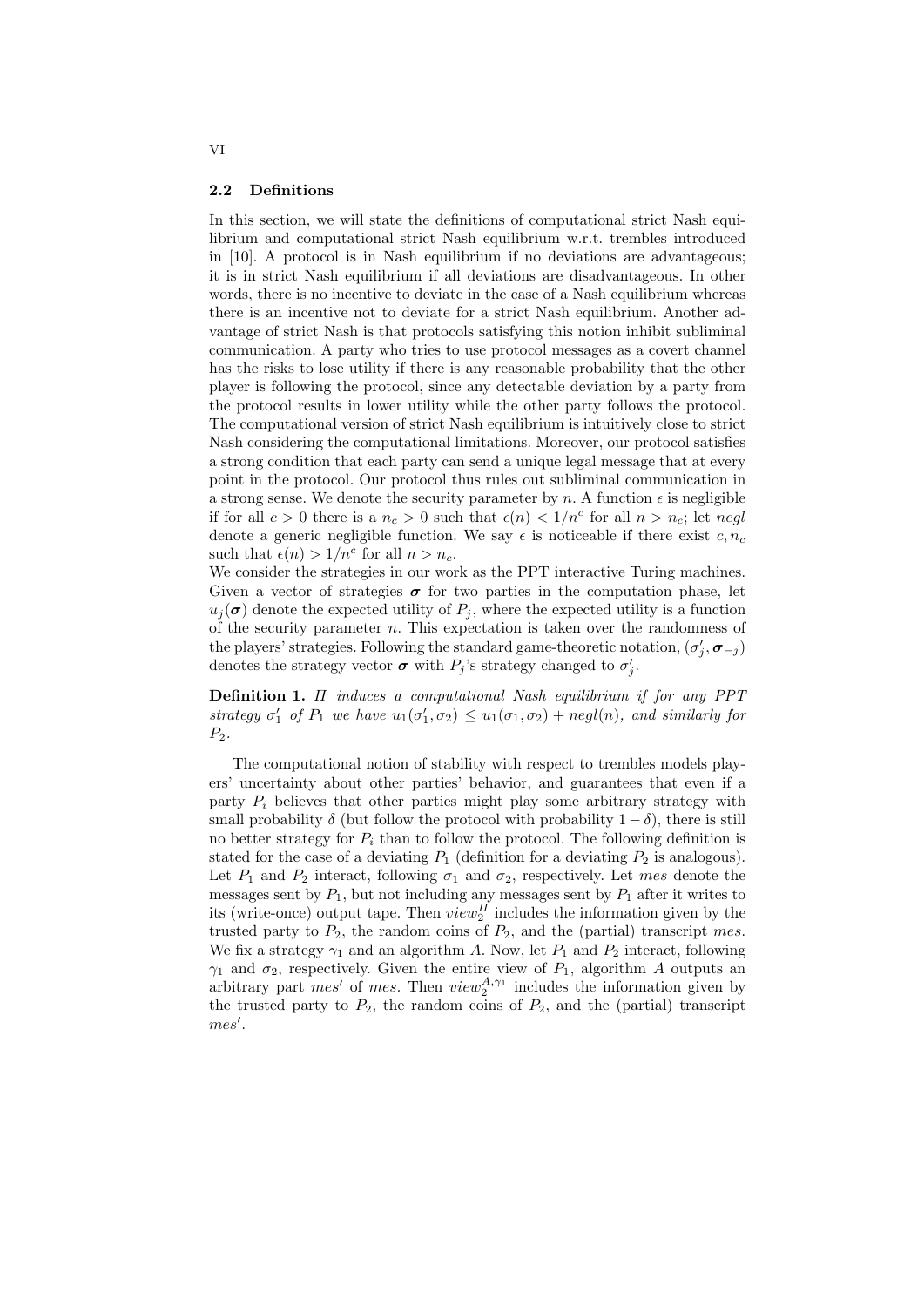**Definition 2.** Strategy  $\gamma_1$  yields equivalent play with respect to  $\Pi$ , denoted  $\gamma_1 \approx$ Π, if there exists a PPT algorithm A such that for all PPT distinguishers D  $| Pr[D(1<sup>n</sup>, view<sub>2</sub><sup>A,\gamma<sub>1</sub></sup>) = 1] - Pr[D(1<sup>n</sup>, view<sub>2</sub><sup>H</sup>) = 1] | \leq negl(n)$ 

**Definition 3.**  $\Pi$  induces a computational strict Nash equilibrium if

1. Π induces a computational Nash equilibrium;

2. For any PPT strategy  $\sigma'_1 \not\approx \Pi$ , there is a  $c > 0$  such that  $u_1(\sigma_1, \sigma_2) \leq$  $u_1(\sigma'_1, \sigma_2) + 1/n^c$  for infinitely many values of n.

In stability with respect to trembles, we say that  $\gamma_i$  is  $\delta$ -close to  $\sigma_j$  if with probability  $1-\delta$  party  $P_j$  plays  $\sigma_j$ , while with probability  $\delta$  it follows an arbitrary PPT strategy  $\sigma'_j$ . In fact, a pair of strategies  $(\sigma_1, \sigma_2)$  is stable with respect to trembles if  $\sigma_1$  (resp.,  $\sigma_2$ ) remains the best response even if the other party plays a strategy other than  $\sigma_2$  (resp.,  $\sigma_1$ ) with some small (but noticeable) probability  $\delta$ . The fact that the prescribed strategies are in Nash equilibrium ensures that any (polynomial-time) local computation performed by either party is of no benefit as long as the other party follows the protocol. Stated differently, even if a party  $P_i$  believes that the other party might play a different strategy with some small probability  $\delta$ , there is still no better strategy for  $P_i$  than to outwardly follow the protocol.

**Definition 4.**  $\Pi$  induces a computational strict Nash equilibrium that is stable with respect to trembles if

1. Π induces a computational Nash equilibrium;

2. There is a noticeable function  $\delta$  such that for any PPT strategy  $\gamma_2$  that is δ-close to  $\sigma_2$ , and any PPT strategy  $\gamma_1$ , there exists a PPT strategy  $\sigma'_1 \approx \Pi$ such that  $u_1(\gamma_1, \gamma_2) \leq u_1(\sigma'_1, \gamma_2) + negl(n)$ 

Verifiable Random Functions (VRFs): A VRF is a keyed function whose output is random-looking but can still be verified as correct, given an associated proof. The notion was introduced by Micali et al. [30], and various efficient constructions in the standard model are known [6, 8, 28]. It has been shown in [28] that efficient VRFs can be constructed without relying on zero-knowledge proofs<sup>1</sup>. A verifiable random function (VRF) with range  $R = \{R_n\}$  is a tuple of PPT algorithms (Gen, Eval, Prove, Verify) such that:  $G(1^n)$  generates the key pair (pk, sk). Eval<sub>sk</sub>(x) computes the value  $y = F_{pk}(x)$ ; Prove<sub>sk</sub>(x) computes the proof z that  $y = F_{pk}(x)$ ; and  $Verify_{pk}(x, y, z)$  verifies that  $y = F_{pk}(x)$  using the proof  $z$ . For such a VRF, the following hold:

Correctness: For all n, the algorithm  $Eval_{sk}$  maps n-bit input to a set  $R_n$ . Furthermore, for any  $x \in \{0,1\}^n$  we have  $Verify_{pk}(x,Eval_{sk}(x), Prove_{sk}(x)) =$ 1.

Verifiability: For all  $(pk, sk)$  output by  $Gen(1^n)$ , there does not exist a tuple  $(x, y, y', z, z')$  with  $y \neq y'$  and  $Verify_{pk}(x, y, z) = 1 = Verify_{pk}(x, y', z').$ 

<sup>1</sup> The VRF gives us computational security. However, it is also possible to design our protocol with information-theoretic security using information-theoretically secure MACs. The details will appear in the full version.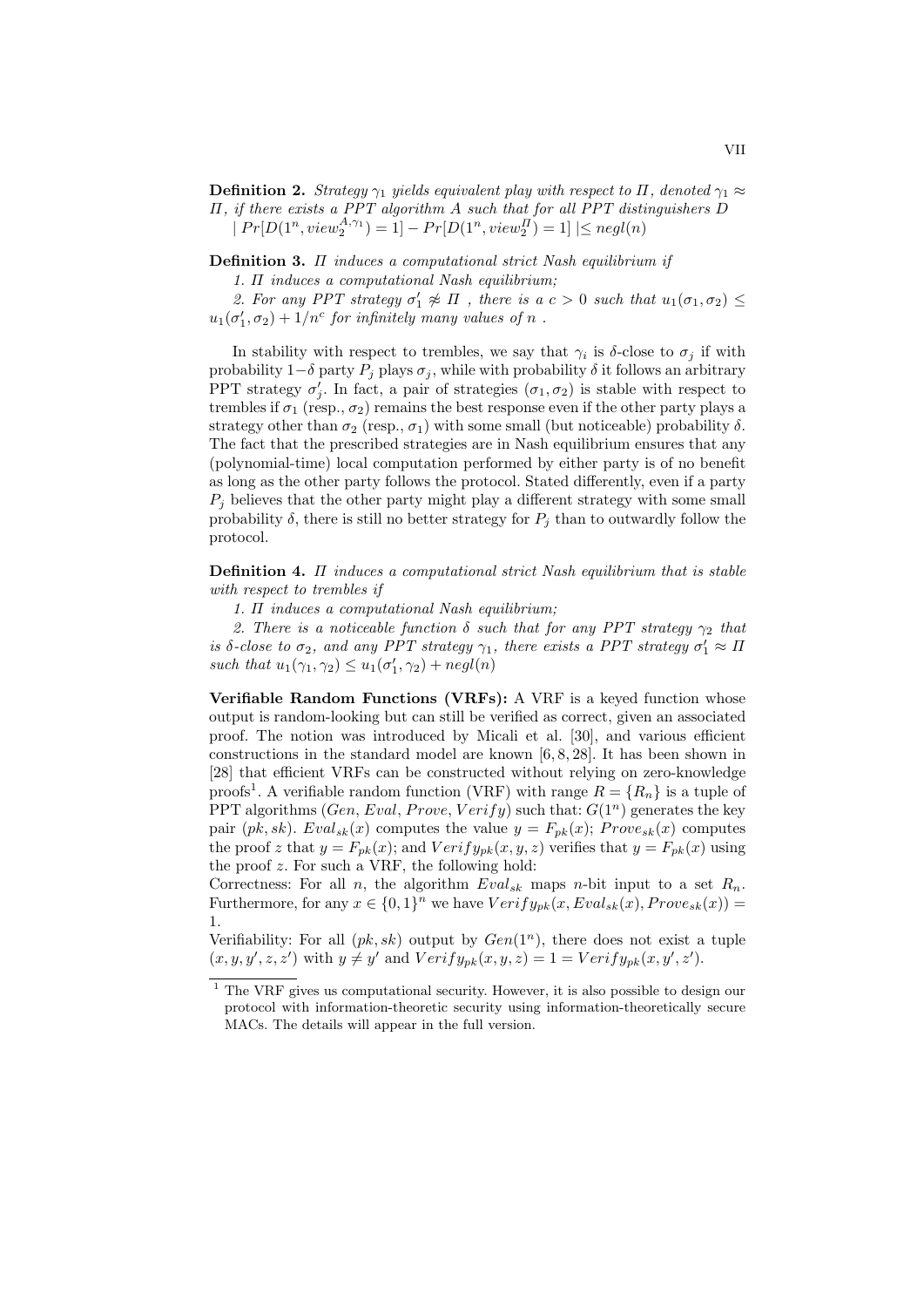Unique proofs: For all  $(pk, sk)$  output by  $Gen(1^n)$ , there does not exist a tuple  $(x, y, z, z')$  with  $z \neq z'$  and  $Verify_{pk}(x, y, z) = 1 = Verify_{pk}(x, y, z').$ 

Pseudorandomness: Let  $A$  be a PPT adversary in the following game:

1. Generate  $(pk, sk) \leftarrow Gen(1^n)$  and give pk to A. A queries a sequence of strings  $x_1, \ldots x_l \in \{0, 1\}^n$  and is given  $y_i = Eval_{sk}(x_i)$  and  $z_i = Prove_{sk}(x_i)$  in response.

2. A outputs a string  $x \in \{0,1\}^n$  s.t.  $x \notin \{x_1,...,x_l\} \in \{0,1\}^n$ .

3. A chooses a random  $b \in \{0, 1\}$ . If  $b = 0$  then A is given  $y = Eval_{sk}(x)$ ; if  $b = 1$  then A is given a random  $y \in R_n$ .

4. A makes queries as in step 2, as long as none of these queries is equal to x.

5. A outputs b' and succeeds if  $b' = b$  at the end of the experiment.

We require that the success probability of any PPT adversary  $\mathcal{A}$  is  $1/2+neg(ln)$ .

### 3 Model

In a typical protocol, parties are viewed as either honest or semi-honest/malicious. To model rationality, we consider players' utilities. Here we assume that  $\mathcal{F} =$  ${f : X \times Y \to Z}$  is a functionality where  $|X| = |Y|$  and their domain is polynomial in size  $(poly(n))$ . Let  $\mathcal D$  be the domain of output which is polynomial in size. The function returns a vector  $I$  that represents the set-intersection where  $I_t$  is set to one if item t is in the set-intersection. In other words, for all the data items of the parties (i.e., X and Y), we will compute  $X \cap Y$ , and we get I as the output of the function. Clearly for calculating set-intersection, we need to calculate  $x_e \wedge y_e$  for each e where  $x_e \in X$  and  $y_e \in Y$ . Similarly, for set-union, we need to calculate  $x_e \vee y_e$  for all e. This can be rewritten as  $\neg(\neg x_e \wedge \neg y_e)$ . Computing the set-union is thus straight forward.

Given that  $j$  parties are active during the computation phase, let the outcome o of the computation phase be a vector of length j with  $o_j = 1$  iff the output of  $P_j$  is equal to the exact intersection (i.e.,  $P_j$  learns the correct output). Let  $\nu_j(o)$  be the utility of player  $P_j$  for the outcome o. Following [14, 10], we make the following assumptions about the utility functions of the players: - If  $o_j > o'_j$ , then  $\nu(o_j) > \nu(o'_j)$ 

- If  $o_j > o_j$ , then  $\nu(o_j) > \nu$ <br>
- If  $o_j = o'_j$  and  $\sum_j o_j < \sum_j$  $j \ o'_j$ , then  $\nu(o_j) > \nu(o'_j)$ 

In other words, player  $P_j$  first prefers outcomes in which he learns the output; otherwise,  $P_i$  prefers strategies in which the fewest number of other players learn the result (in our two-party case, the other player learns). From the point of view of  $P_j$ , we consider the following three cases of utilities for the outcome *o* where  $U^* > U > U'$ :

- If only  $P_j$  learns the output, then  $\nu_j(o) = U^*$ .

- If  $P_i$  learns the output and the other player does also, then  $\nu_i(o) = U$ .

- If  $P_j$  does not learn the output, then  $\nu_j(o) = U'.$ 

So, we have the expected utility of a party who outputs a random guess for the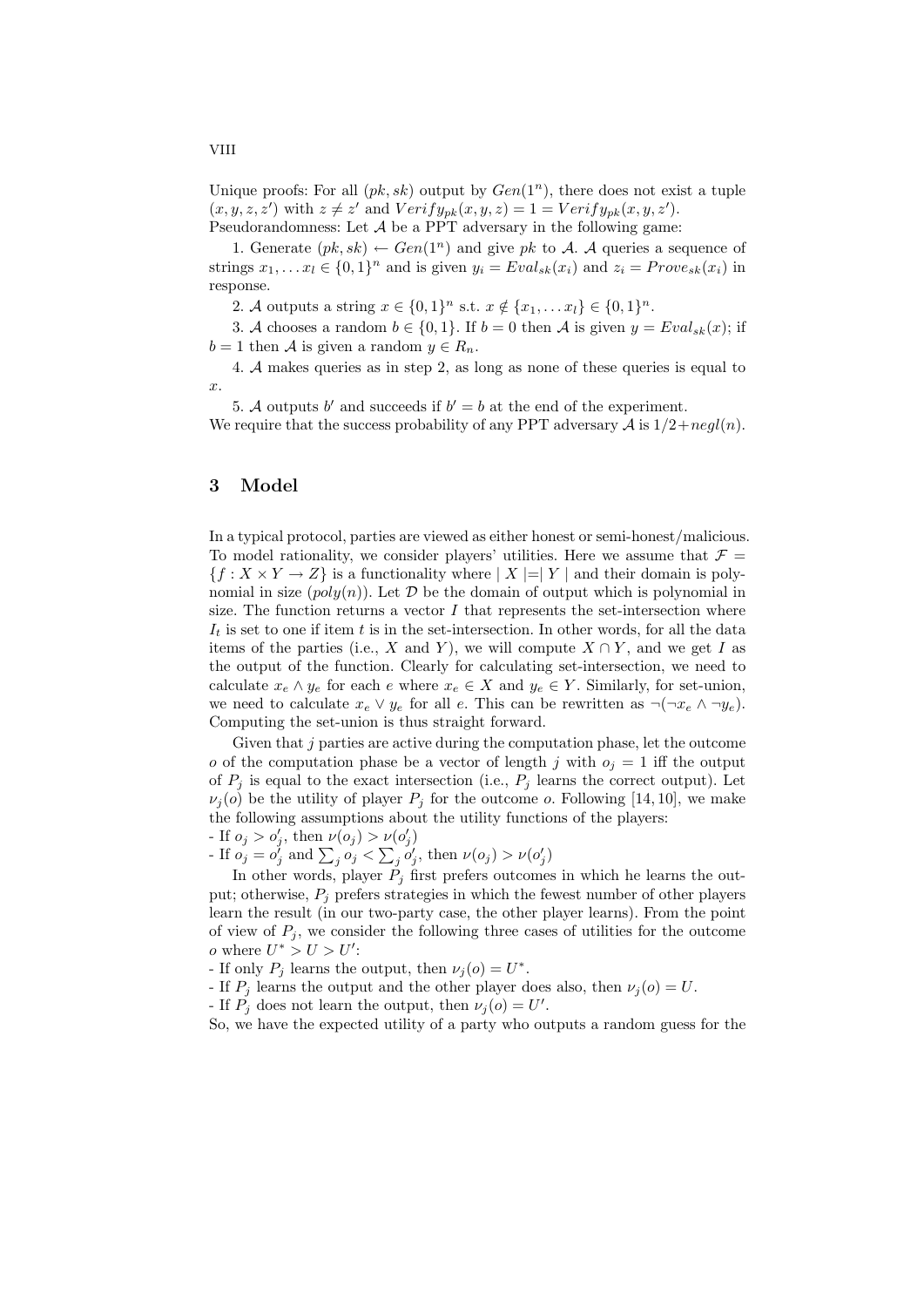output<sup>2</sup> (assuming other party aborts without any output, or with the wrong output) as follows:  $U_{rand} = \frac{1}{|\mathcal{D}|} \cdot U^* + \left(1 - \frac{1}{|\mathcal{D}|}\right) \cdot U'.$ 

Also, we assume that  $U > U_{rand}$ ; else players have almost no incentive to run the computation phase at all. As in [10], we make no distinction between outputting the wrong secret and outputting a special 'don't know' symbol- both are considered as a failure to output the correct output.

To complete the protocol, we need to provide a way for parties to identify the real iteration. Some work [1, 12, 22, 29] allows parties to identify the real iteration as soon as it occurs. This approach could be used in our protocol if we assume simultaneous channels. But, this approach is vulnerable to an obvious rushing strategy when simultaneous channels are not available. To avoid this, we follow the approach shown in [10]: delay the signal indicating whether a given iteration is real or fake until the following iteration. In this case, until being sure of the occurance of real iteration, a party cannot risk aborting. Moreover, once a party learns that the real iteration occurred, the real iteration is over and all parties can compute the real output. Simultaneous channels are thus not needed in this process at the price of adding only a single round.

#### 4 Rational Set-Intersection Protocol

#### 4.1 An Overview of the Protocol

Let x denote the input of  $P_1$ , let y denote the input of  $P_2$ , and let f denote the set-intersection function they are trying to compute. We follow the same highlevel approach as in [14, 12, 29, 1, 22, 23]. Our intersection computation protocol proceeds in a sequence of 'fake' iterations followed by a single 'real' iteration. As in [13, 21, 10], our protocol is composed of two stages, where the first stage can be viewed as a pre-processing stage and the second stage that computes the intersection takes place in a sequence of  $r = r(n)$  iterations. Briefly speaking, the stages have the following form:

#### Pre-processing stage:

- − A value  $i^* \in \{1, \ldots, r\}$  is chosen according to some geometric distribution  $0 < \alpha < 1$  where  $\alpha$  depends on the players' utilities (discussed later in Section 5). This represents the iteration, in which parties will learn the 'true output'.
- For  $i < i^*$ ,  $\{a_i\} = \{a_1, \ldots, a_r\}$  (resp., $\{b_i\} = \{b_1, \ldots, b_r\}$ ) are chosen according to some distribution that is independent of y (resp., x). For  $i \geq i^*$ ,  $a_i = b_i = f(x, y).$
- Each  $a_i$  is randomly divided into shares  $a_i^{(1)}$ ,  $a_i^{(2)}$  with  $a_i^{(1)} \oplus a_i^{(2)} = a_i$  (and similarly for each  $b_i$ ). The stage concludes with  $P_1$  being given  $a_1^{(1)}, b_1^{(1)}, \ldots, a_r^{(1)}, b_r^{(1)}$

<sup>&</sup>lt;sup>2</sup> We do not consider  $U''$ - the utility when neither party learns the output, since 'not learning the output' is not the target of a rational adversary in practice.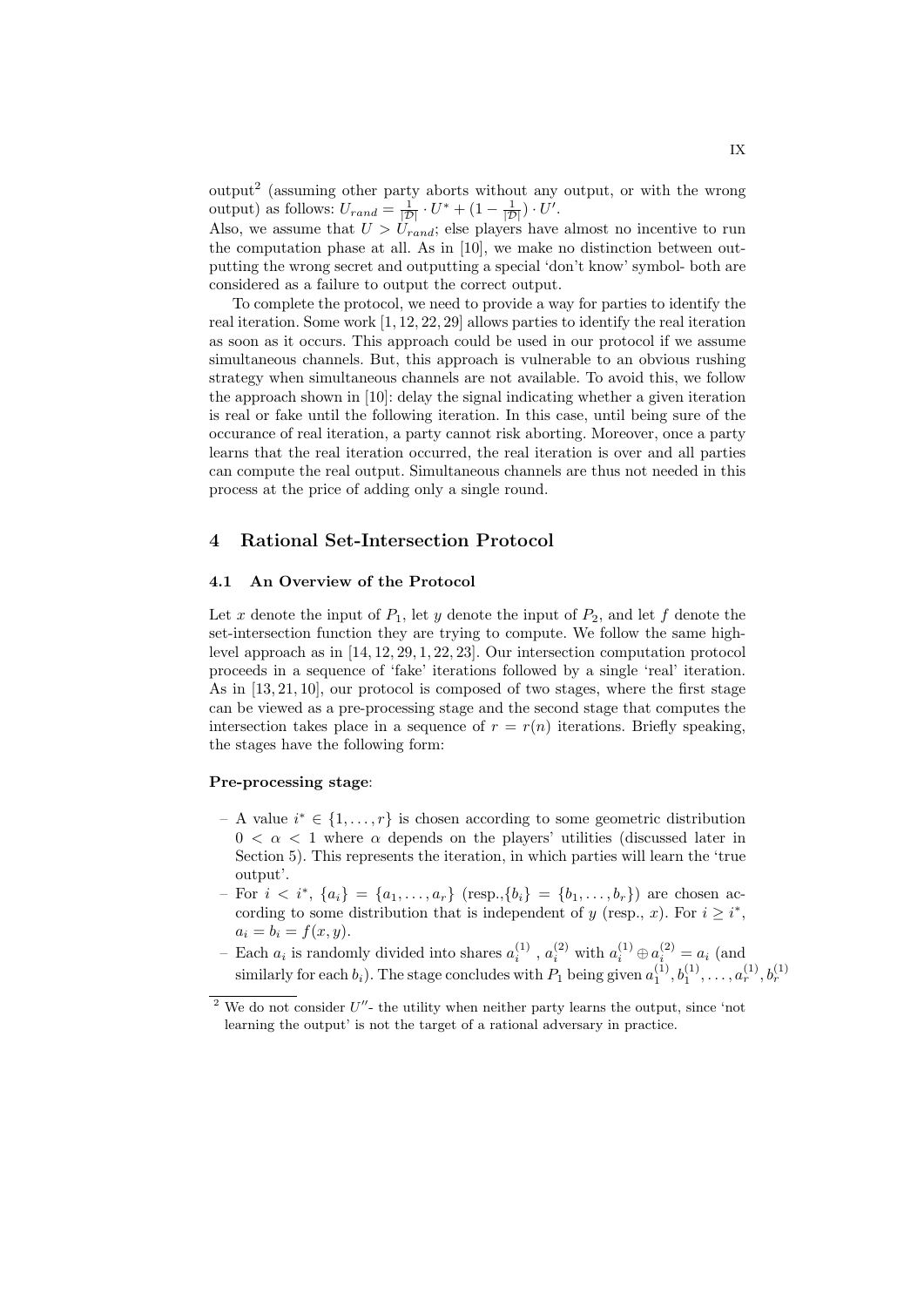, and  $P_2$  being given  $a_1^{(2)}, b_1^{(2)}, \ldots, a_r^{(2)}, b_r^{(2)}$  alongside the VRFs  $^3$  (*ShareGen* provides the parties with VRFs so that if a malicious party modifies the share it sends to the other party, then the other party will almost certainly detect this due to the property of VRFs. It will be treated as an abort if such manipulation is detected.).

After this stage, each party has a set of random shares that reveal nothing about the other party's input.

#### Intersection Computation Phase:

In each iteration i, for  $i = 1, \ldots, r$ , the parties do the following: First,  $P_2$  sends  $a_i^{(2)}$  to  $P_1$  who reconstructs  $a_i$ ; then  $P_1$  sends  $b_i^{(1)}$  to  $P_2$  who reconstructs  $b_i$ . (Parties also checks the VRF but we omit this here.) If a party aborts in some iteration  $i$ , then the other party outputs the value reconstructed in the previous iteration. Otherwise, after reaching iteration r the parties output  $a_r$  and  $b_r$ , respectively. To compute the correct intersection, parties run a sequence of iterations until the real iteration is identified, and both parties output the result at that point. If some party fails to follow the protocol, the other party aborts. In fact, it is rational for  $P_i$  to follow the protocol as long as the expected gain of deviating is positive only if  $P_j$  aborts exactly in iteration i<sup>\*</sup>; and is outweighed by the expected loss if  $P_j$  aborts before iteration  $i^*$ . The intersection computation phase proceeds in a series of iterations, where each iteration consists of one message sent by each party. Since we want to avoid simultaneous communication, we simply require  $P_2$  to communicate first in each iteration.

When X and Y (the domains of f) are polynomial size, we follow [13, 21] and set  $a_i = f(x, \hat{y})$  for  $\hat{y}$  chosen uniformly from Y, and set  $b_i = f(\hat{x}, y)$  for  $\hat{x}$  chosen uniformly (and independently) from X. Note that  $a_i$  (resp.,  $b_i$ ) is independent of  $y$  (resp.,  $x$ ), as desired.

#### 4.2 Protocol Construction

As described above, our protocol  $\Pi$  consists of two stages. Let p be an arbitrary polynomial, and set  $r = p \cdot |Y|$ . We implement the first stage of  $\Pi$  using a subprotocol  $\pi$  for computing a randomized functionality  $ShareGen_r$  (parameterized by a polynomial  $r$ ) defined in Figure 1. This functionality returns shares to each party, alongside r-time VRF  $(Gen,Eval, Prove, Verify)$ . In the second stage of  $\Pi$ , the parties exchange these shares in a sequence of r iterations as described in Figure 2. The protocol returns  $I$  at the end of the operations on all the data items.

<sup>&</sup>lt;sup>3</sup> It is the parties' own interest that they input the correct values for  $ShareGen_r$ . Otherwise, they will receive incorrect shares that will give them no chance to compute the correct intersection result, which will only enable them of having smaller incentives.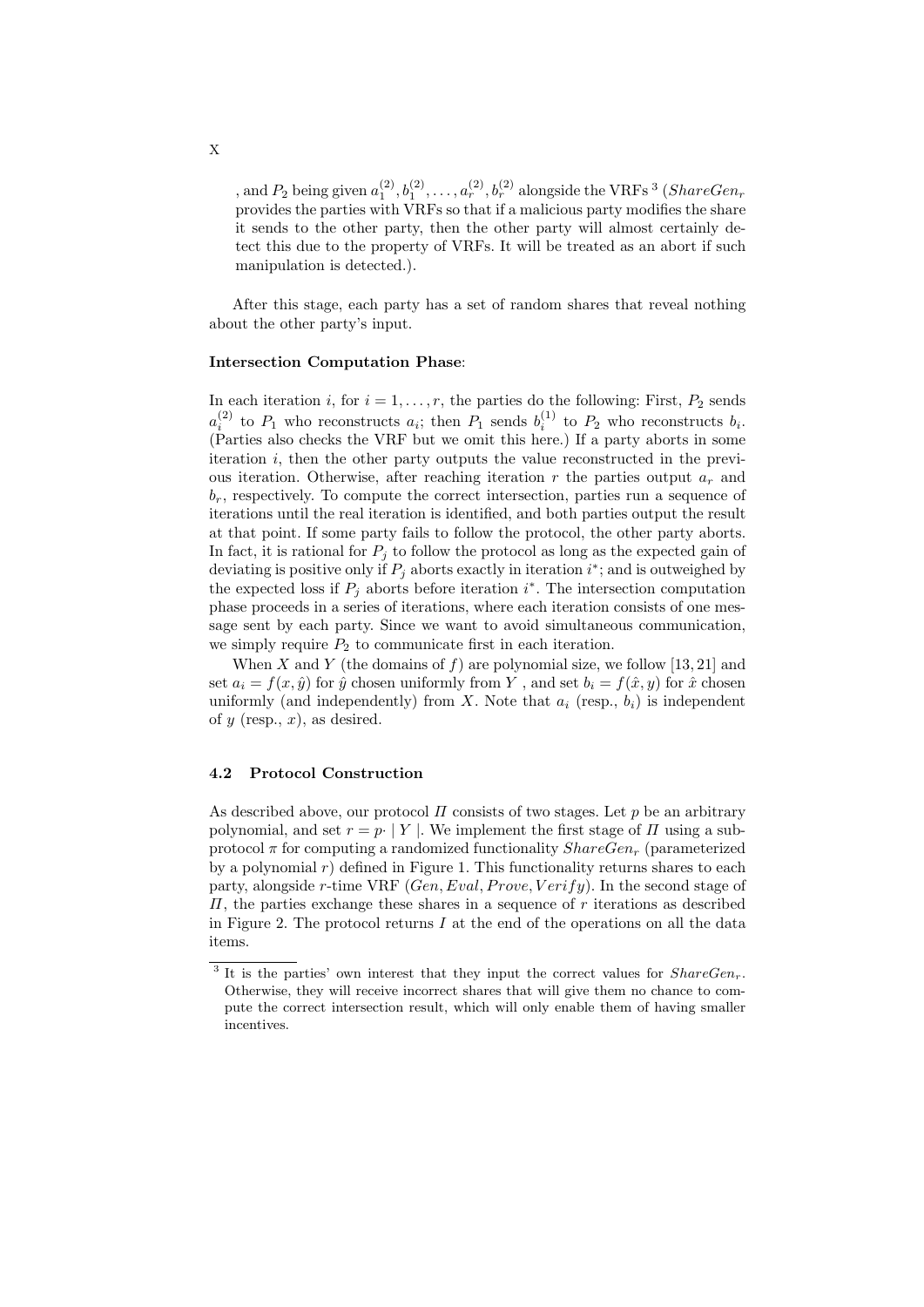$\mathcal{L}=\{1,2,3,4\}$  , we can consider the constant of the constant of the constant of the constant of the constant of the constant of the constant of the constant of the constant of the constant of the constant of the con Input: Let the inputs to  $ShareGen_r$  be  $x \in X_n$  and  $y \in Y_n$ . (If one of the received inputs is not in the correct domain, a default input is substituted.)  $\frac{1}{\sqrt{2}}$  , and the contract of the contract of the contract of the contract of the contract of the contract of the contract of the contract of the contract of the contract of the contract of the contract of the contra

Computation:

- Define values  $a_1, \ldots, a_r$  and  $b_1, \ldots, b_r$  in the following way:
	- Choose  $i^*$  according to some geometric distribution  $\alpha$
	- For  $i < i^*$  do,
		- Choose  $\hat{y} \leftarrow Y_n$  and set  $a_i = f_n(x, \hat{y})$
		- Choose  $\hat{x} \leftarrow X_n$  and set  $b_i = f_n(\hat{x}, y)$
	- For  $i = i^*$ , set  $a_i = b_i = q = f_n(x, y)$ .
	- For  $i > i^*$ , set  $a_i = b_i = NULL$
- For all iteration *i*, choose  $(a_i^{(1)}, a_i^{(2)})$  and  $(b_i^{(1)}, b_i^{(2)})$  as random secret shares of  $a_i$  and  $b_i$ , respectively. (I.e.,  $a_i^{(1)} \oplus a_i^{(2)} = a_i, b_i^{(1)} \oplus b_i^{(2)} = b_i$ )
- Let  $\mathcal{D} = \{0,1\}^l$  be the domain of the output. Let  $(Gen,Eval, Prove, Verify)$ and  $(Gen',Eval', Prove', Verify')$  be VRFs with range  $\{0,1\}^l$  and  $\{0,1\}^n$ , respectively. Compute  $(pk_1, sk_1)$ ,  $(pk_2, sk_2) \leftarrow Gen(1^n)$  and  $(pk'_1, sk'_1)$ ,  $(pk'_2, sk'_2) \leftarrow Gen'(1^n)$ . For all *i*, compute share  $1_i = Eval_{sk_2}(i||b_i^{(1)})$  and  $share2_i = Eval_{sk_1}(i||a_i^{(1)})$ . Also compute  $signal1 = Eval'_{sk'_2}(i^* + 1)$  and  $signal2 = Eval'_{sk'_1}(i^* + 1)$

Output:

- $-$  Send to  $P_1$  the values  $(sk_1, sk'_1, pk_2, pk'_2, a_1^{(1)}, \ldots, a_r^{(1)}, (b_1^{(1)}, shared_1), \ldots, (b_r^{(1)},$  $shared<sub>r</sub>$ , signal1).
- $-$  Send to  $P_2$  the values  $(sk_2, sk'_2, pk_1, pk'_1, b_1^{(1)}, \ldots, b_r^{(1)}, (a_1^{(1)}, share2_1), \ldots, (a_r^{(1)},$  $share2<sub>r</sub>$ ), signal2).

#### Fig. 1. Functionality  $ShareGen_r$

 $\frac{1}{\sqrt{2}}$  , and the contribution of  $\frac{1}{\sqrt{2}}$  , and  $\frac{1}{\sqrt{2}}$  , and  $\frac{1}{\sqrt{2}}$  , and  $\frac{1}{\sqrt{2}}$  , and  $\frac{1}{\sqrt{2}}$ 

#### 5 Protocol Analysis

Here we will give some intuition as to why the reconstruction phase of  $\Pi$  is a computational Nash equilibrium for an appropriate choice of  $\alpha$ . Let us assume that  $P_2$  follows the protocol, and  $P_1$  deviates from the protocol. (It is easier to analyze the deviations by  $P_2$  since  $P_2$  starts in every iteration.) As soon as it receives  $z_2^{(i)} = signal1$ ,  $P_1$  can abort in iteration  $i = i^* + 1$ , or it can abort in some iteration  $i < i^* + 1$ . While aborting in  $i = i^* + 1$ ,  $P_1$  'knows' that it learned the correct output in the preceding iteration (iteration  $i^*$ ) and can thus output the correct result; however,  $P_2$  will output the correct result as well since it sent the  $z_2^{(i)} = signal1$  value to  $P_1$ . So  $P_1$  does not increase its utility beyond what it would achieve by following the protocol. In the second case, when  $P_1$  aborts in some iteration  $i < i^* + 1$ , the best strategy  $P_1$  can adopt is to output  $a_1^{(i)}$  hoping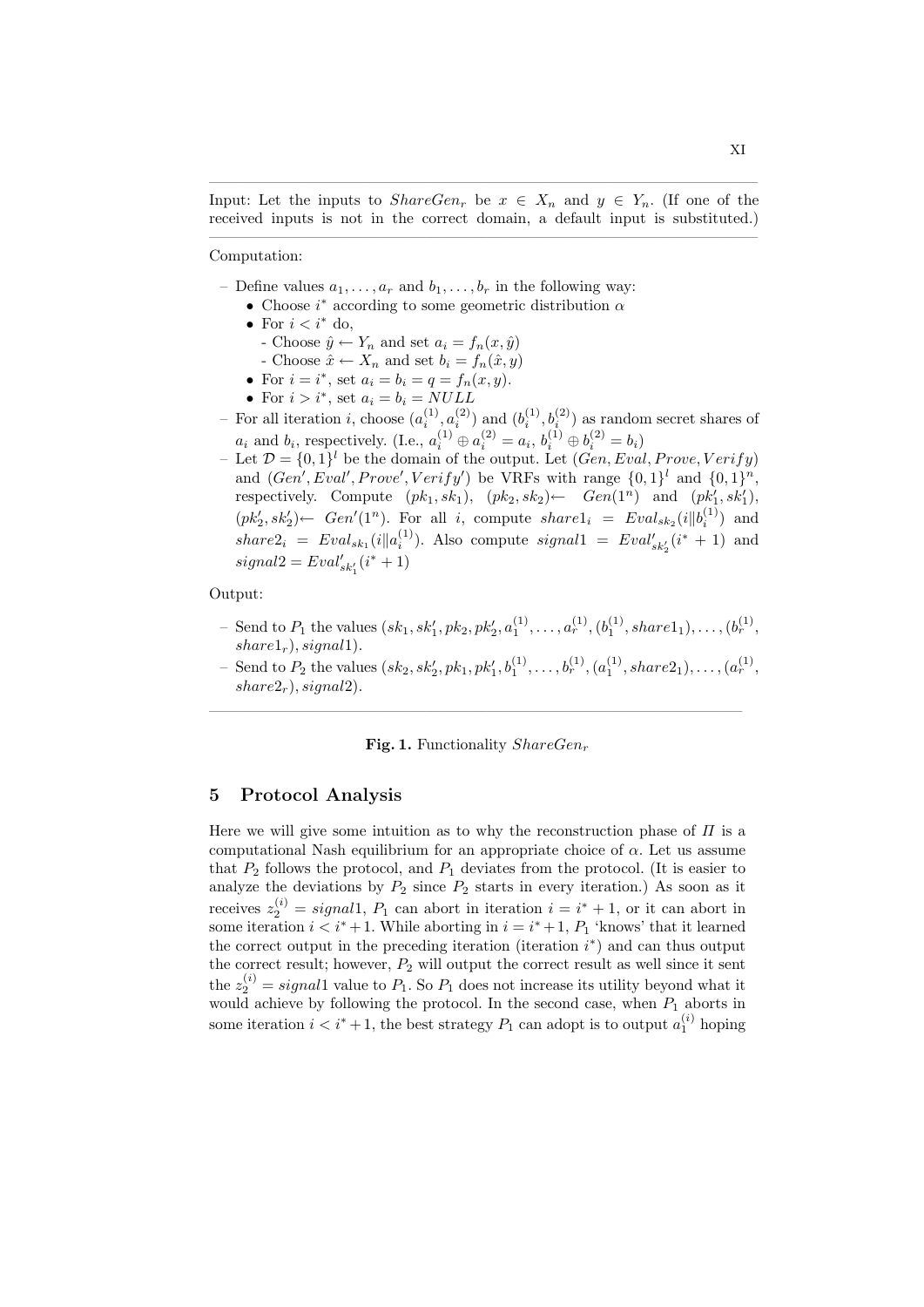Computation:

– Preliminary phase:

1.  $P_1$  chooses  $\hat{y} \in Y_n$  uniformly at random, and sets  $a_0 = f_n(x, \hat{y})$ . Similarly,  $P_2$  chooses  $\hat{x} \in X_n$  uniformly at random, and sets  $b_0 = f_n(\hat{x}, y)$ .

 $\overline{\phantom{a}}$  , and the contract of the contract of the contract of the contract of the contract of the contract of the contract of the contract of the contract of the contract of the contract of the contract of the contrac

 $\overline{\phantom{a}}$  , and the contract of the contract of the contract of the contract of the contract of the contract of the contract of the contract of the contract of the contract of the contract of the contract of the contrac

2. Parties  $P_1$  and  $P_2$  run a protocol  $\pi$  to compute  $ShareGen_r$ , using their inputs  $x$  and  $y$ .

3. If  $P_2$  receives  $\perp$  from the above computation, it outputs  $b_0$  and halts. Otherwise, the parties proceed to the next step.

4. Denote the output of  $P_1$  from  $\pi$  by  $(sk_1, sk'_1, pk_2, pk'_2, a_1^{(1)}, \ldots, a_r^{(1)},$  $(b_1^{(1)}, share1_1), \ldots, (b_r^{(1)}, share1_r), signal1).$ 

5. Denote the output of  $P_2$  from  $\pi$  by  $(sk_2, sk'_2, pk_1, pk'_1, b_1^{(1)}, \ldots, b_r^{(1)},$  $(a_1^{(1)}, share2_1), \ldots, (a_r^{(1)}, share2_r), signal2).$ 

– Intersection Computation Phase

For all i do:

 $P_2$  sends message to  $P_1$ :

1.  $P_2$  computes  $y_2^{(i)} = Prove_{sk_2}(i||a_i^{(2)}), z_2^{(i)} = Eval'_{sk'_2}(i), \bar{z}_2^{(i)} = Prove'_{sk'_2}(i)$ . It sends  $(a_i^{(2)}, share2_i, y_2^{(i)}, z_2^{(i)}, \bar{z}_2^{(i)})$  to  $P_1$ .

2. If  $P_2$  does not send anything to  $P_1$ , then  $P_1$  outputs  $a_{i-1}$  and halts.  $P_2$ sends  $(a_i^{(2)}, share_{i}, y_2^{(i)}, z_2^{(i)}, \bar{z}_2^{(i)})$  to  $P_1$ . If  $Verify_{pk_2}(i||a_i^{(2)}, share_{i}, y_2^{(i)}) = 0$ or  $Verify'_{pk'_2}(i, z_2^{(i)}, \bar{z}_2^{(i)}) = 0$ , then  $P_1$  outputs  $a_{i-1}$  and halts. If  $signal1 \neq z_2^{(i)}$ then  $P_1$  outputs  $a_{i-1}$ , sends its iteration-i message to  $P_2$ , and halts.

3. If  $Verify_{pk_2}(i||a_i^{(2)}, share_{i}, y_2^{(i)}) = 1$  and  $a_i^{(1)} \oplus a_i^{(2)} \neq NULL$  (i.e.,  $x = x_i$ ), then  $P_1$  sets  $a_i = a_i^{(1)} \oplus a_i^{(2)}$ , and continues running the protocol.

## $P_1$  sends message to  $P_2$ :

1.  $P_1$  computes  $y_1^{(i)} = Prove_{sk_1}(i||b_i^{(1)}), z_1^{(i)} = Eval'_{sk'_1}(i), \bar{z}_1^{(i)} = Prove'_{sk'_1}(i)$ . It sends  $(b_i^{(1)}, share1_i, y_1^{(i)}, z_1^{(i)}, \bar{z}_1^{(i)})$  to  $P_2$ .

2. If  $P_1$  does not send anything, then  $P_2$  outputs  $b_{i-1}$  and halts.  $P_1$  sends  $(b_i^{(1)}, share1_i, y_1^{(i)}, z_1^{(i)}, \bar{z}_1^{(i)})$  to  $P_2$ . If  $Verify_{pk_1}(i||b_i^{(1)}, share1_i, y_1^{(i)}) = 0$  or  $Verify'_{pk'_1}(i, z_1^{(i)}, \bar{z}_1^{(i)}) = 0$ , then  $P_2$  outputs  $b_{i-1}$  and halts. If  $signal2 \neq z_1^{(i)}$ then  $P_2$  outputs  $b_{i-1}$ , sends its iteration-i message to  $P_1$ , and halts.

3. If  $Verify_{pk_1}(i||b_i^{(1)}, share1_i, y_1^{(i)}) = 1$  and  $b_i^{(1)} \oplus b_i^{(2)} \neq NULL$  (i.e.,  $y = y_i$ ), then  $P_2$  sets  $b_i = b_i^{(1)} \oplus b_i^{(2)}$ , and continues running the protocol.

Output: If all r iterations have been run, party  $P_1$  outputs  $a_r$  and party  $P_2$  outputs  $b_r$ .

Fig. 2. Protocol for computing the functionality for set-intersection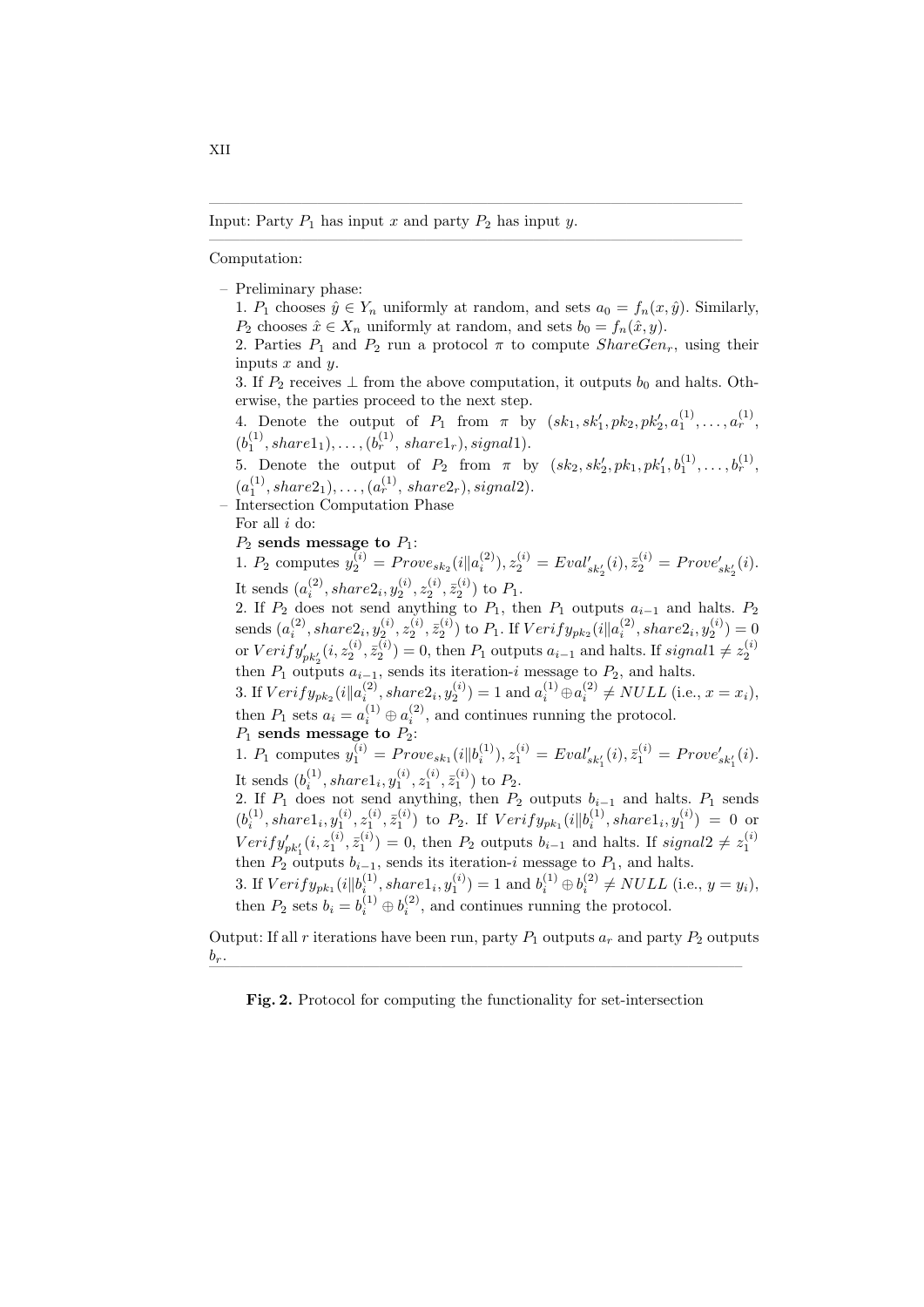that  $i = i^*$ . Thus, following this strategy, the expected utility that  $P_1$  obtains can be calculated as follows:

- $-P_1$  aborts exactly in iteration  $i = i^*$ . In this case, the utility that  $P_1$  gets is at most  $U^*$ .
- When  $i < i^*$ ,  $P_1$  has 'no information' about correct  $a_r$  and so the best it can do is guess. In this case, the expected utility of  $P_1$  is at most  $U_{rand}$ .

Considering the above,  $P_1$ 's expected utility of following this strategy is at most:

$$
\alpha \times U^* + (1 - \alpha) \times U_{rand}
$$

Now, it is possible to set the value of  $\alpha$  such that the expected utility of this strategy is strictly less than U, since  $U_{rand} < U$  by assumption. In such a case,  $P_1$  has no incentive to deviate. Since there is always a unique valid message a party can send and anything else is treated as an abort, it follows that the protocol  $\Pi$  induces a strict computational Nash equilibrium which is stable with respect to trembles.

The detailed proof of the following propositions will be given in the full version of the paper.

**Proposition 1.** The protocol  $\Pi$  induces a computational Nash equilibrium given that  $0 < \alpha < 1$ ,  $U > \alpha \times U^* + (1 - \alpha) \times U_{rand}$ , and the pseudorandomness of VRFs.

**Proposition 2.** If  $0 < \alpha < 1$ ,  $U > \alpha \times U^* + (1 - \alpha) \times U_{rand}$ , VRFs are pseudorandom, and there is always a unique valid message each party can send, then the protocol  $\Pi$  induces a computational strict Nash equilibrium.

**Proposition 3.** The protocol  $\Pi$  is stable with respect to trembles given that  $0 < \alpha < 1$  and  $U > \alpha \times U^* + (1 - \alpha) \times U_{rand}$ .

According to the above propositions and their proofs, we give the theorem as follows:

**Theorem 1.** If  $0 < \alpha < 1$ ,  $U > \alpha \times U^* + (1 - \alpha) \times U_{rand}$ , and VRFs are pseudorandom, then  $\Pi$  induces a computational strict Nash equilibrium that is stable with respect to trembles.

#### 6 Conclusion

In this paper, we have proposed a privacy-preserving set-intersection protocol in two-party settings from the game-theoretic perspective. We have used verifiable random functions as the underlying cryptographic primitive which is simple and efficient. It is also possible to use our protocol for computing set-union operations. We also show that our protocol satisfies computational versions of strict Nash equilibrium and stability with respect to trembles. Applying gametheoretic approach for multi-party setting where parties are allowed to collude is an interesting open problem.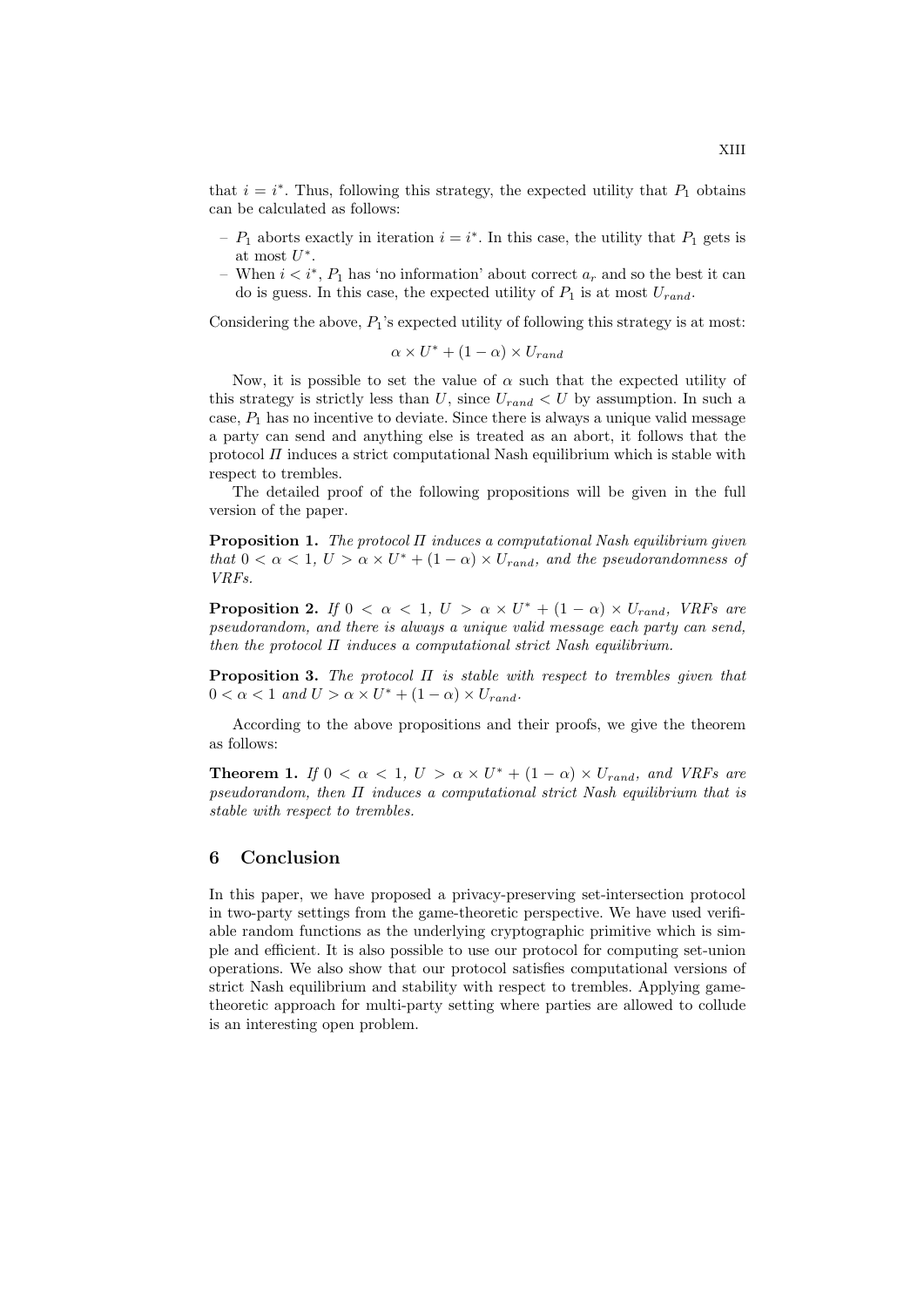#### References

- 1. Abraham, I., Dolev, D., Gonen, R., and Halpern, J.: Distributed Computing Meets Game Theory: Robust Mechanisms for Rational Secret Sharing and Multi-party Computation. In 25th ACM Symposium Annual on Principles of Distributed Computing, pp. 53-62, 2006.
- 2. Agrawal, R. and Terzi, E.: On Honesty in Sovereign Information Sharing. In the 10th International Conference on Extending Database Technology- EDBT'06, pp. 240-256 2006.
- 3. Aumann, Y. and Lindell, Y.: Security Against Covert Adversaries: Efficient Protocols for Realistic Adversaries, In Theory of Cryptography- TCC'07, pp. 137-156, 2007.
- 4. Bellare M. and Micali S.: Non-interactive Oblivious Transfer and Applications. In Advances in Cryptology- CRYPTO'89. pp. 547-557, 1989.
- 5. Cramer, R., Damgard, I., and Nielsen, J.B.: Multi-party Computation from Threshold Homomorphic Encryption. In Advances in Cryptology- EUROCRYPT'01, pp. 280-299, 2001.
- 6. Dodis, Y.: Efficient Construction of (distributed) Verifiable Random Functions. In 6th International Workshop on Theory and Practice in Public Key Cryptography-PKC'03, pp. 1-17, 2003.
- 7. Dodis, Y. and Rabin, T.: Cryptography and Game Theory. In N. Nisan, T. Roughgarden, E. Tardos, and V. Vazirani, editors, Algorithmic Game Theory, pp. 181- 207, Cambridge University Press, 2007.
- 8. Dodis, Y. and Yampolskiy, A.: A Verifiable Random Function with Short Proofs and Keys. In 8th International Workshop on Theory and Practice in Public Key Cryptography- PKC'05, pp. 416-431, 2005.
- 9. Emura, K., Miyaji, A., and Rahman, M.S.: Efficient Privacy-Preserving Data Mining in Malicious Model. In The 6th International Conference on Advanced Data Mining and Applications, ADMA'10. pp. 370-382, 2010.
- 10. Fuchsbauer, G., Katz, J., and Naccache, D.: Efficient Rational Secret Sharing in Standard Communication Networks. In Theory of Cryptography- TCC'10, pp. 419- 436, 2010.
- 11. Goldreich, O.: Foundations of cryptography: Basic applications. Cambridge Univ. Press, Cambridge, 2004.
- 12. Gordon, S.D., Katz, J.: Rational Secret Sharing, Revisited. In 5th International Conference on Security and Cryptography for Networks- SCN'06, pp. 229-241, 2006.
- 13. Gordon, S.D., Hazay, C., Katz, J., Lindell, Y.: Complete Fairness in Secure Twoparty Computation. In 40th Annual ACM Symposium on Theory of Computing-STOC'08, pp. 413-422, 2008.
- 14. Halpern, J. and Teague, V.: Rational Secret Sharing and Multi-party Computation: Extended abstract. In 36th Annual ACM Symposium on Theory of Computing-STOC'04, pp. 623-632, 2004.
- 15. Izmalkov, S., Micali, S., and Lepinski, M.: Rational Secure Computation and Ideal Mechanism Design. In 46th Annual Symposium on Foundations of Computer Science- FOCS'05, pp. 585-595, 2005.
- 16. Jagannathan, G. and Wright, R.N.: Privacy-preserving Distributed k-means Clustering over Arbitrarily Partitioned Data. In ACM SIGKDD International Conference on Knowledge Discovery and Data Mining- KDD'05, pp. 593-599, 2005.

## XIV